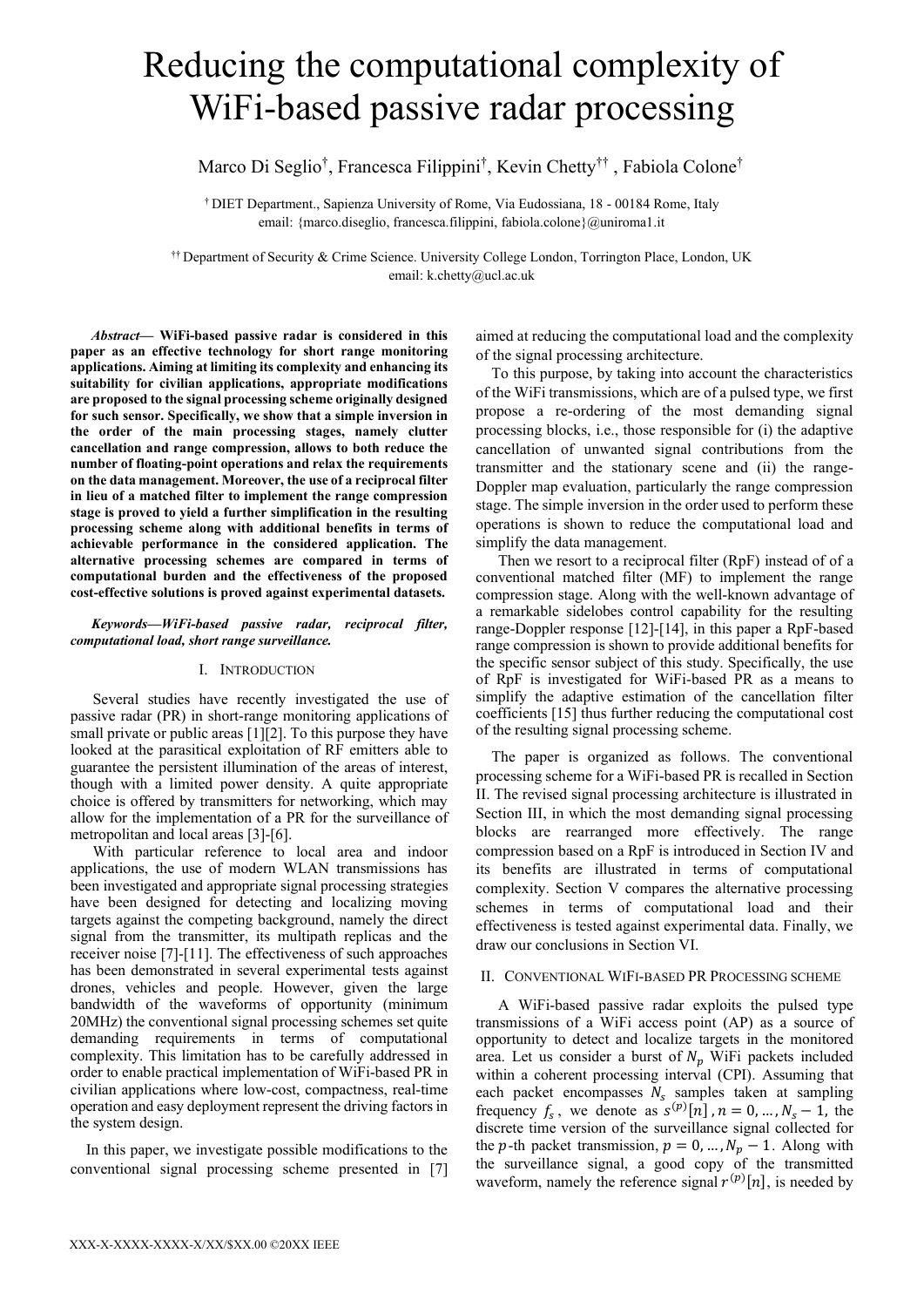the receiver to guarantee an effective operation of the passive radar. In a semi-cooperative scenario where the operator has access to the WiFi AP, the reference signal can be directly measured . Otherwise, the reference signal must be extracted from the signal collected by the surveillance antenna, specifically by demodulating and re-modulating the received packet  $s^{(p)}[n]$ , according to the employed IEEE 802.11 Standard.

A conventional signal processing chain [\[7\]](#page-5-4) is sketched in [Fig. 1](#page-1-0) for a passive radar exploiting WiFi packets of a single modulation type from the ones adopted in the IEEE 802.11 Standards. As a first stage, the collected signals are fed into a pre-processing block. This stage encompasses the extraction of the WiFi packets from the received data stream and their selection based on the adopted modulation scheme. Then, the extracted packets undergo the clutter cancellation stage [\[15\],](#page-5-8) aimed at mitigating the stationary scene contribution while preserving slowly moving targets echoes. Among the possible strategies, an effective solution is represented by the Extensive Cancellation Algorithm (ECA) and its modified versions [\[15\].](#page-5-8) According to the ECA-based approaches, properly scaled and delayed replicas of the reference signal are subtracted from the surveillance signal, as follows:

$$
s_0^{(p)}[n] = s^{(p)}[n] - \sum_{k=0}^{K-1} \hat{\alpha}_k^{(p)} r^{(p)}[n-k]
$$
  
\n
$$
n = 0, ..., N_s - 1, p = 0, ..., N_p - 1
$$
\n(1)

where  $K$  is the cancellation filter length, set according to the maximum expected delay for the multipath reflections while the coefficients  $\hat{\boldsymbol{\alpha}}^{(p)} = \left[\hat{\alpha}_0^{(p)} \hat{\alpha}_1^{(p)} \dots \hat{\alpha}_{K-1}^{(p)}\right]^T$  are evaluated by resorting to a Least Square (LS) approach that minimizes the power of the signal at the output of the filter  $s_0^{(p)}[n]$ . In the more general case, the cancellation filter coefficients are updated  $n_B$  times along the CPI and are defined as:

$$
\widehat{\mathbf{\alpha}}^{(p)} = \left[\widehat{\mathbf{M}}^{(p)}\right]^{-1} \widehat{\mathbf{v}}^{(p)} \tag{2}
$$

where  $\widehat{M}^{(p)}$  is a  $K \times K$  Toeplitz matrix and  $\widehat{v}^{(p)}$  is a  $K \times 1$ vector whose generic elements are defined as

$$
\widehat{m}_{lk}^{(p)} = \sum_{p \in I(q)} \sum_{n=0}^{N_s - 1} r^{*(p)} [n - l] r^{(p)} [n - k] \tag{3}
$$

$$
\hat{v}_l^{(p)} = \sum_{p \in I(q)} \sum_{n=0}^{N_s - 1} r^{*(p)} [n - l] s^{(p)} [n]
$$
\n(4)

$$
(l,k=0,..,K-1)
$$

being  $I(q)$  the set of indices corresponding to the signal packets used for the estimation of the filter coefficients to be used at the q-th batch,  $q = 0, ..., n_B - 1$ , with  $P_B(q) =$  $|I(q)|$ . Based on the experimental analyses reported in the literatur[e \[7\],](#page-5-4) a reasonable choice is to update the cancellation filter coefficients at each packet, i.e.,  $n_B = N_n$ . The signal packets at the output of [\(1\)](#page-1-1) then undergo the matched filter (MF) based range compression stage that evaluates the cross-



<span id="page-1-0"></span>Fig. 1 Signal processing scheme for a WiFi-based passive radar

correlation between the clutter cancelled surveillance signal and the reference signal on a packet-by-packet basis:

<span id="page-1-3"></span>
$$
\chi_0^{(p)}[l] = \sum_{n=0}^{N_s - 1} r^{*(p)}[n - l] \, s_0^{(p)}[n] \tag{5}
$$

Finally, the results obtained for all the  $N_p$  available packets within the CPI are coherently integrated according to a bank of filters tuned to different target bistatic Doppler values, spaced by  $\Delta f$ , namely different slopes for the target motion induced linear phase law, providing the final bistatic rangevelocity map  $\psi[l, m]$  to be exploited for target detection and localization.

<span id="page-1-1"></span>This processing scheme, referred to in the following as Scheme A, has been extensively tested and shown to be effective for the application at hand [\[7\].](#page-5-4)

However, it is characterized by a high computational complexity that might prevent its application, especially when real-time operations are required. To illustrate this point we have decomposed the overall cost into three main components:

- Cancellation filter coefficient evaluation: The cost required for the estimation of the coefficients  $\hat{\alpha}^{(p)}$  (see eq. [\(2\)\)](#page-1-2), including the estimation of  $\widehat{M}^{(p)}$  and  $\widehat{v}^{(p)}$  and the inversion of  $\mathbf{\hat{M}}^{(p)}$ ;
- <span id="page-1-2"></span>• Clutter cancellation: the cost required for the application of the estimated filter coefficients (see eq. [\(1\)\)](#page-1-1).
- Range compression: the cost required for the evaluation of the cross-correlation between the surveillance and the reference signal (see eq. [\(7\)\)](#page-2-0).

<span id="page-1-5"></span><span id="page-1-4"></span>The computational burden expected for scheme A is reported in [Table I](#page-2-1) in terms of floating-point operations (FLOPs) needed for each of the three components above, expressed as a function of the relevant parameters. We assume that (i) the cardinality of  $I(q)$  is constant along the batches and equal to  $P_R$ , (ii) a complex multiplication requires 6 FLOPs and a complex addition requires 2 FLOPs. Note that, when the output of a complex multiplication is expected to be real, the required number of FLOPs decreases to 3. Depending on the employed parameters, some of the considered processing stages might be performed more efficiently in the frequency domain by resorting to an FFTbased implementation rather than in the time domain. Therefore, we report the two alternative implementations in the two columns of [Table I.](#page-2-1) Also, we note that the data rate at the input and output of the clutter cancellation stage is  $2N_s f_p$ , where  $f_p$  is the average packet transmission rate, yielding no reduction of the data rate until the output of the range compression where it is reduced to  $N_r f_n$ .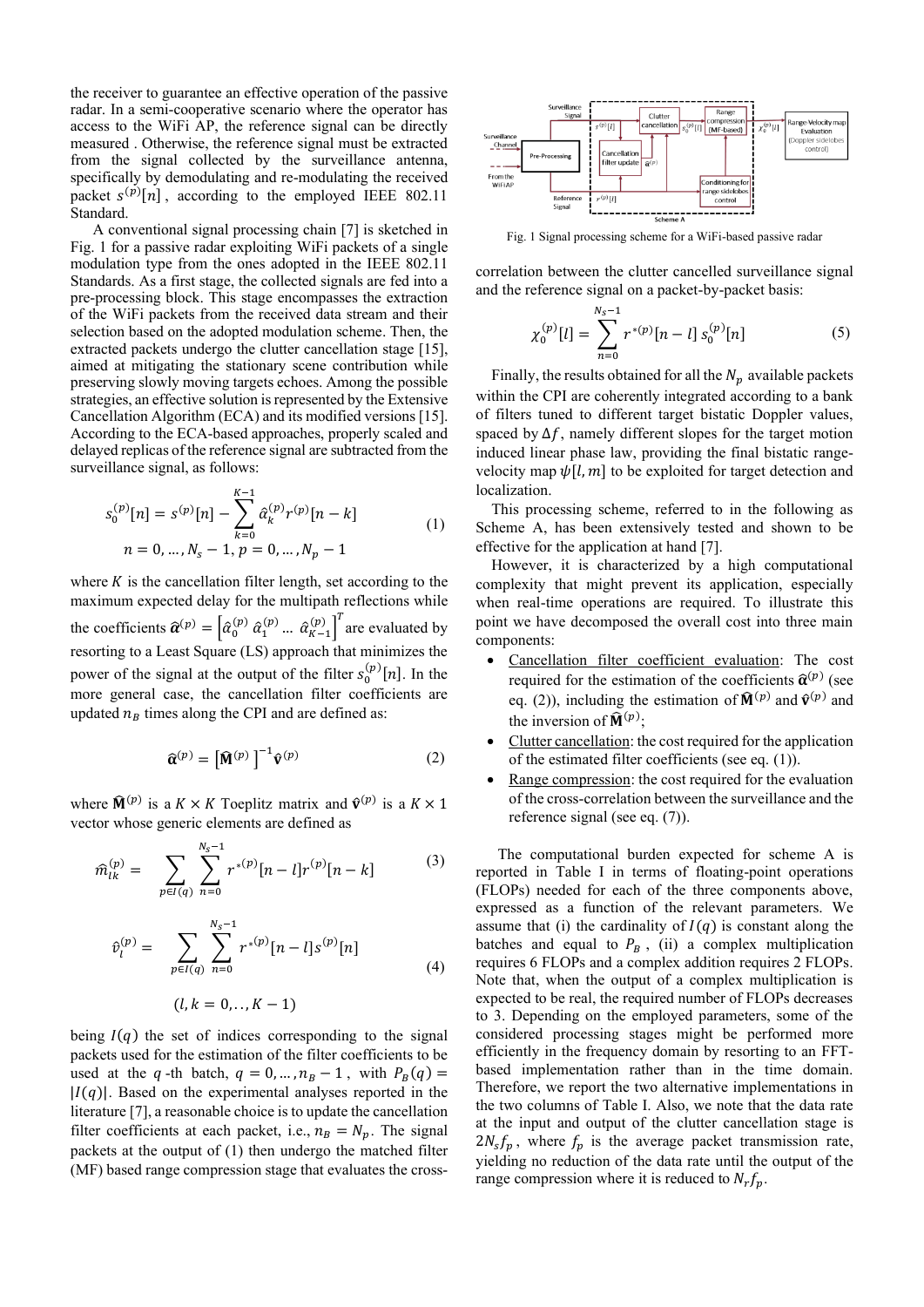TABLE I COMPUTATIONAL COMPLEXITY OF SCHEME A

<span id="page-2-1"></span>

| Processing                     | Scheme A - time                 | Scheme A - FFT-based               |  |
|--------------------------------|---------------------------------|------------------------------------|--|
| stage                          | implementation                  | implementation                     |  |
| Canc. filter                   | $4KN_n(4N_s-1)$                 | $10N_nN_s \log_2 N_s + 9N_nN_s$    |  |
| update                         | + $4Kn_{R}(P_{R}-1)$            | $+ n_{B} [7.5N_{s} log_{2} N_{s}]$ |  |
| (along the                     | $+ 2n_R[4K^2 + 4$               | + $4(P_R - 1)N_s + 8 \cdot O(K^3)$ |  |
| CPI)                           | $\cdot$ O(K <sup>3</sup> ) – K] | $+48-2K$ ]                         |  |
| <b>Clutter</b><br>cancellation | $8KN_nN_s$                      | $5n_BN_s \log_2 N_s + 8N_nN_s$     |  |
| Range<br>compression           | $N_R N_n (8N_s - 2)$            | $5N_pN_s \log_2 N_s + 6N_pN_s$     |  |

In this work, we aim at modifying the described signal processing scheme with the purpose of lowering the overall computational complexity reported in [Table I](#page-2-1) and simplify its implementation.

#### III. MODIFIED PROCESSING SCHEME

The computational complexity presented in Section [II](#page-0-0) can be lowered by observing that some of the operations performed for the clutter cancellation and the range compression stages are in common and could be performed just once if the corresponding processing blocks are properly arranged. In other words, using eq. [\(1\)](#page-1-1) in [\(5\),](#page-1-3) the output of the cancellation stage can be written as

$$
\chi_0^{(p)}[l] = \chi^{(p)}[l] - \sum_{k=0}^{K-1} \alpha_k \chi_r^{(p)}[k-l] \tag{6}
$$

where  $\chi^{(p)}[l]$  and  $\chi_r^{(p)}[l]$  are the range compressed versions of the input signal and the reference signal, respectively

$$
\chi^{(p)}[l] = \sum_{n=0}^{N_s - 1} r^{*(p)}[n - l] s^{(p)}[n]
$$
\n
$$
\chi_r^{(p)}[l] = \sum_{\substack{N_s - 1 \\ N_s - 1}}^{N_s - 1} r^{*(p)}[n - l] r^{(p)}[n]
$$
\n
$$
\approx \sum_{n=0}^{N_s - 1} r^{*(p)}[n - (l + k)] r^{(p)}[n - k]
$$
\n(8)

Therefore, based on [\(6\),](#page-2-2) the clutter cancelled range compressed signal for the  $p$ -th packet is computed as a combination of the corresponding range compressed input signals. In addition, based on [\(7\)](#page-2-0) and [\(8\),](#page-2-3) the cancellation filter coefficient in [\(3\)](#page-1-4) and [\(4\)](#page-1-5) can be rewritten as

$$
m_{k,l}^{(p)} = \sum_{p \in I(q)} \chi_r^{(p)}[k-l] \tag{9}
$$

$$
v_l^{(p)} = \sum_{p \in I(q)} \chi^{(p)}[k] \tag{10}
$$

Based on these observations, the range compression stage can be applied once before the clutter cancellation stage on a packet-by-packet basis. The corresponding outputs are then used to evaluate the cancellation filter coefficients, and a clutter cancelled output is obtained by linearly combining the range compressed signals with the filter coefficients  $\widehat{\boldsymbol{\alpha}}^{\left(p\right)}$ .



<span id="page-2-4"></span>The new processing chain, referred to in the following as Scheme B, is sketched in [Fig. 2](#page-2-4) and represents a less costly version of the scheme A.

The computational burden required by the new scheme obtained by simply exchanging the positions of the range compression and disturbance cancellation stages is reported in the first column of [Table](#page-2-5) II. Note that in this case we only report the most convenient implementation of this scheme, which takes advantage of the FFT speed only for the range compression stage. By comparing [Table I](#page-2-1) and [Table](#page-2-5) II, the computational complexity reduction offered by scheme B with respect to scheme A is noticeable in both the cancellation filter coefficients update stage and the clutter cancellation block, now limited to the range bins of interest. Therefore, the decrease will be much more apparent as  $n_R$ and  $N_s$  grow. For instance, for  $K = N_R = 15$ ,  $n_B = N_p =$ 1000, and  $N_s = 640$ , the reduction is of approx. 53%.

<span id="page-2-2"></span><span id="page-2-0"></span>Moreover, the possibility of truncating the output of autoand cross-correlations to a limited number of range bins of interest significantly relaxes data management requirement, lowering the data rate at the output of the range compression stage to  $2N_R f_p$ , with a reduction of  $N_s / N_R$  compared to the output of the first stage of scheme A. Clearly, the greater is the packet length and the smaller is the number of observed range bins, the higher is the reduction. For instance, assuming that the typical values of  $N_R$  are below 30 for the application at hand, the minimum expected decrease is of approx. 95% for  $N_s = 640$ , which corresponds to typical OFDM acknowledgment (ACK) packets. Then, the data rate at the output of the clutter cancellation stage is further reduced to  $N_R f_n$ .

<span id="page-2-3"></span>Despite the reduction offered by this approach, the overall computational load is still high as it is mainly driven by the range compression stage. Therefore, Section [IV](#page-3-0) is devoted to further simplify the processing scheme and devise an alternative and more efficient solution.

<span id="page-2-5"></span>TABLE II COMPUTATIONAL COMPLEXITY OF MODIFIED PROCESSING SCHEMES

| Processing<br>stage                                 | <b>Scheme B</b>                                   | Scheme C                                |  |
|-----------------------------------------------------|---------------------------------------------------|-----------------------------------------|--|
| Canc. filter<br><b>Update</b><br>(along the<br>CPI) | $2n_R[4O(K^3) + 4K^2 - K]$<br>$+4Kn_{R}(P_{R}-1)$ | $2Kn_{B}(P_{B}-1)$<br>$+2n_R(4K^2 - K)$ |  |
| <b>Clutter</b><br>cancellation                      | $8KN_nN_R$                                        | $8KN_nN_R$                              |  |
| Range<br>compression                                | 17.5 $N_p N_s \log_2 N_s$<br>$+9N_nN_s$           | $15N_nN_s \log_2 N_s + 6N_nN_s$         |  |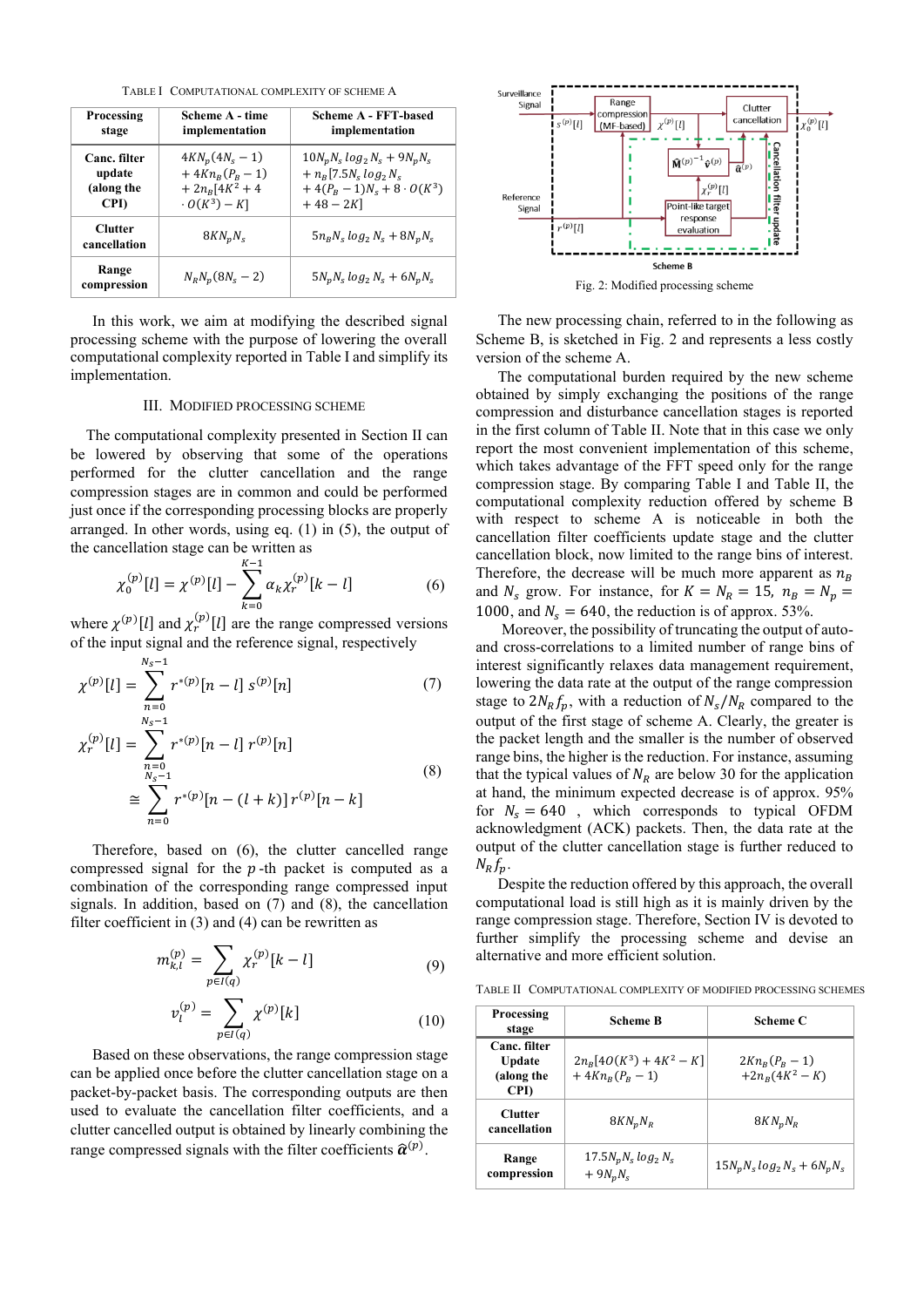#### <span id="page-3-0"></span>IV. RECIPROCAL FILTER BASED RANGE COMPRESSION

Based on the considerations above, we investigate in this Section, the use of the RpF [\[12\]-](#page-5-6)[\[14\]](#page-5-7) in lieu of the MF to operate the range compression stage as a mean to further simplify the signal processing architecture.

Let  $S^{(p)}[m]$  and  $R^{(p)}[m]$  represent the Discrete Fourier Transform (DFT) of the surveillance and reference signals at the  $p$ -th packet, respectively, i.e,

$$
S^{(p)}[m] = DFT\{S^{(p)}[n]\}
$$
  

$$
R^{(p)}[m] = DFT\{r^{(p)}[n]\}
$$
 (11)

Based on these definitions, the output of the RpF-based range compression stage and point-like target response provided by the RpF at the *p*-th packet can be evaluated as

$$
\bar{\chi}^{(p)}[l] = IDFT\left\{\frac{S^{(p)}[m]}{R^{(p)}[m]} \cdot rect_{\left|\frac{B}{f_s}N_s\right|}[m]\right\}
$$
(12)

$$
\bar{\chi}_r^{(p)}[l] = IDFT\left\{\frac{R^{(p)}[m]}{R^{(p)}[m]} \cdot rect_{\left|\frac{B}{f_s}N_s\right|}[m]\right\}
$$
\n
$$
= \frac{\sin\left(\pi \frac{l}{N_s} \left|\frac{B}{f_s} N_s\right|\right)}{\sin\left(\pi \frac{l}{N_s}\right)} = \eta[l; B]
$$
\n(13)

Note that, in order to to avoid the issues due to overweighting possibly caused by the RpF, we limit its application to the useful bandwidth of the signal of opportunity, i.e.,  $B = 16.6$ MHz for OFDM modulated packets, forcing the left and right tails of the packet spectrum to be zero. Once the outputs of the RpF-based range compression have been obtained, the conventional ECA-based approaches could be applied for clutter cancellation. However, from eq. [\(13\)](#page-3-1), we observe that the application of the RpF to the reference signal completely removes the dependency on the transmitted signals. Therefore, an alternative approach for the cancellation filter evaluation is suggested, that leverages the data-independent characteristics of the point-like target response at the  $p$ -th packet  $\bar{\chi}_r^{(p)}[l]$ .

In fact, based on eqs.  $(12)(13)$  $(12)(13)$ , one can modify eq. $(6)$  as

$$
\bar{\chi}_0^{(p)}[l] = \bar{\chi}^{(p)}[l] - \sum_{k=0}^{K-1} \hat{\alpha}_k^{(p)} \eta[l-k; B] \tag{14}
$$

where coefficients  $\hat{\alpha}^{(p)}$  are evaluated using the clairvoyant version of matrix  $M^{(p)}=M$  whose generic element is given by

$$
m_{lk}^{(p)} = m_{lk} = P_B \eta[l - k; B] \tag{15}
$$

Therefore, the estimation of the cancellation filter coefficients  $\hat{\alpha}^{(p)}$  to be applied at the *p*-th packet can be simplified as

$$
\widehat{\mathbf{\alpha}}^{(p)} = \mathbf{M}^{-1} \widehat{\mathbf{v}}^{(p)} \tag{16}
$$

Moreover, being the point-like target response independent on the data and a priori known, there is no longer need for it to be computed.



Fig. 3 RpF-based processing scheme

<span id="page-3-3"></span><span id="page-3-2"></span>This solution is referred to as ECA-*a priori*, and the overall obtained processing scheme, referred to as Scheme C, is sketched in [Fig. 3](#page-3-3) while its computational burden is reported in the second column of [Table](#page-2-5) II. As for Scheme B, also in this case we only report the least costly implementation among the time and frequency versions. Note that in this case, the cost of the range compression stage increases due to the need to evaluate the RpF coefficients. However, such additional cost is partly compensated by the fact that there is no need to evaluate the point-like target response of the RpF which is constant across packets and a-priori known. Therefore, in this case, the data rate at the output of the range compression is immediately reduced to  $N_R f_p$ , which corresponds to a reduction of  $2N_s/N_R$  with respect to the first stage of scheme A. As an example, for the same parameters are before, i.e.,  $N_s = 640$  and  $N_R = 30$ , the data rate at the output of the first processing stage of scheme C is 97.6% lower than scheme A.

<span id="page-3-1"></span>Moreover, note that, with the ECA-*a priori* approach, the evaluation, and the inversion of matrix  $M$  are no longer needed, thus significantly limiting the cost associated to the cancellation stage, and in particular, the cost needed for the cancellation filter update. Finally, the lack of need for matrix inversions enables the implementation of this strategy also on devices where the inversion of a matrix can represent a challenge, such as FPGA.

#### V. EXTENSIVE ANALYSIS AND EXPERIMENTAL RESULTS

To fully comprehend the advantage of the proposed solutions with respect to the conventional scheme A illustrated in Section [II,](#page-0-0) we evaluate in [Table](#page-4-0) III the cost required by the three alternative solutions for a numerical example.

The employed parameters have been selected among the most typically used. Specifically, we set  $N_n = 1000$  packets, which would correspond to a CPI =  $0.5$  s assuming an average interval of 0.5 ms between consecutive packets transmissions and  $K = N_R = 15$  range cells. Moreover, we set  $n_B = N_p$ , namely we update the filter coefficients at each packet using  $P_B = 100$  which would correspond to a cancellation notch of 20 Hz which in turn corresponds to  $\pm 1.25$  m/s at 2.4 GHz. The WiFi packet length has been set to  $N_s = 640$  samples, which is the typical length of an ACK type packet and corresponds to the OFDM packet preamble plus two additional OFDM symbols. One can assume to limit the packet length to a minimum common value in order to have constant  $N_s$  along the CPI.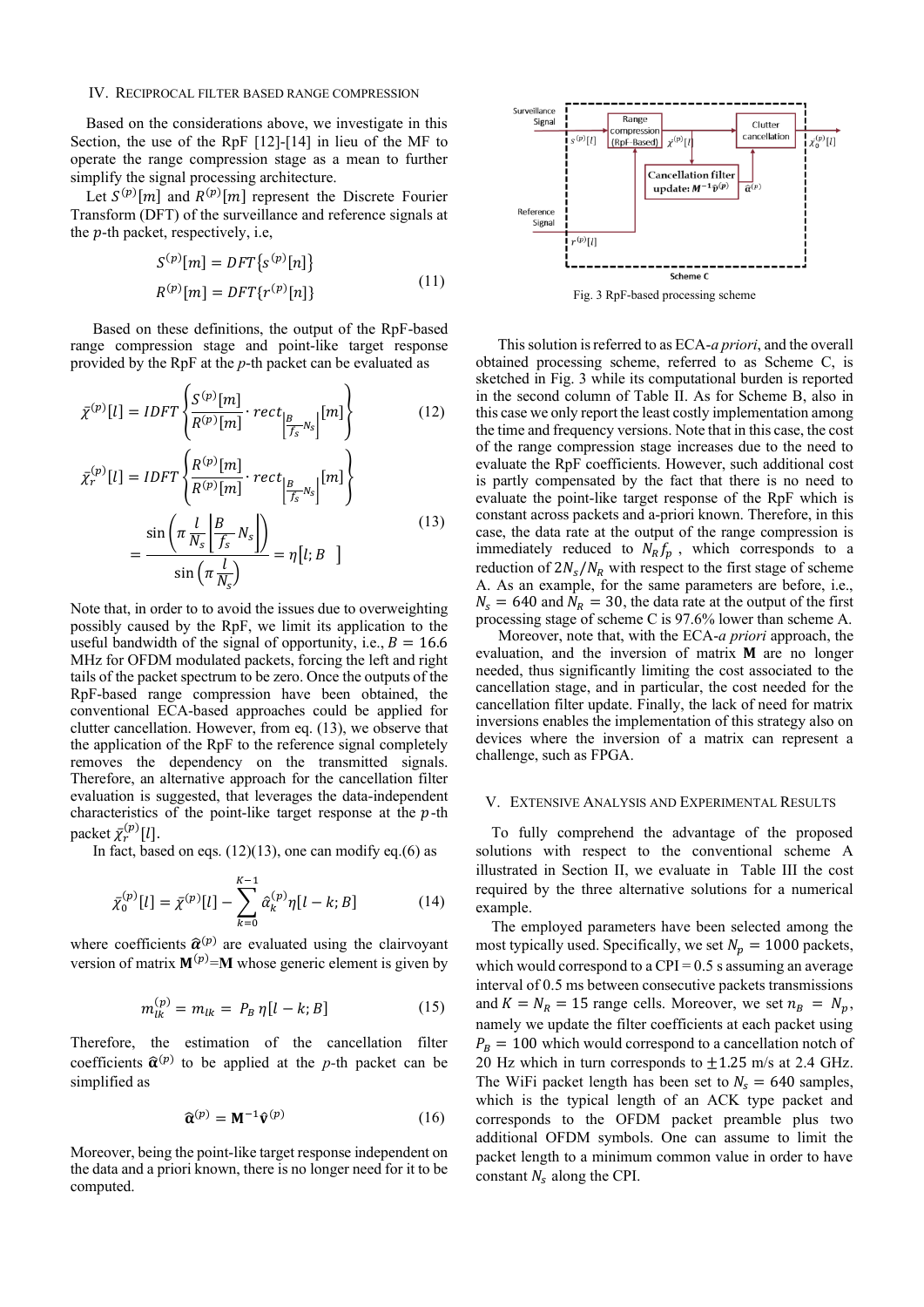From [Table](#page-4-0) III, we note that

- For the selected set of parameters, the FFT based implementation of scheme A is less convenient than the time implementation. This is due to the required repetition of the FFT and IFFT operations at each of the  $n_B$  batches, which in this case correspond to the overall number of packets in the CPI. The outcome would change if, for instance,  $n_B$  was reduced to  $N_p/3$ .
- Both proposed variations of scheme A allow a reduction of the overall cost with respect of the most efficient implementation of scheme A. More precisely, the computational burden reduction obtained with scheme B and scheme C is of approx. 53 % and 68% , respectively.
- The major reduction offered by scheme  $C$  is noted on the cancellation filter coefficient update stage, that is respectively one and two orders of magnitude lower than in scheme A and B. The same reduction is not noted on the overall cost since it remains driven by the range compression stage but has significant advantages. For instance, one could think of applying a bank of parallel clutter cancellation stages with different  $n_B$  and  $P_B$ , aimed at detecting different targets whose velocities set different requirements.

<span id="page-4-0"></span>TABLE III COMPUTATIONAL COST COMPARISON FOR NUMERICAL EXAMPLE

| <b>Processing stage</b>                                 | <b>Scheme A</b><br>Time<br>implemen<br>tation | <b>Scheme A</b><br>$-$ FFT<br>based<br>implemen<br>tation | <b>Scheme</b><br>R   | <b>Scheme</b><br>C   |
|---------------------------------------------------------|-----------------------------------------------|-----------------------------------------------------------|----------------------|----------------------|
| <b>Canc. Filter</b><br><b>Update</b><br>(along the CPI) | $1.5910^8$                                    | $3.9210^8$                                                | 3.47 10 <sup>7</sup> | 4.74 10 <sup>6</sup> |
| <b>Clutter</b><br>cancellation                          | 7.68 10 <sup>7</sup>                          | 3.49 10 <sup>7</sup>                                      | 1.80 10 <sup>6</sup> | 1.80 10 <sup>6</sup> |
| Range<br>compression                                    | 7.68 10 <sup>7</sup>                          | 3.37 10 <sup>7</sup>                                      | $1.1010^{8}$         | 9.33 10 <sup>7</sup> |
| <b>Overall cost</b>                                     | $3.1310^{8}$                                  | $4.6110^{8}$                                              | 1.47 10 <sup>8</sup> | 9.99 10 <sup>7</sup> |

Finally, to investigate how the obtained advantage varies when changing the relevant processing parameters, we report in [Fig. 4](#page-4-1) the number of FLOPs versus the CPI, assuming an average interval of 0.5 ms between consecutive packets. [Fig.](#page-4-1)  [4\(](#page-4-1)a) and (b) refer to the case of  $K = 15$  and  $K = 30$ , respectively. Solid and dashed lines respectively refer to two different values of  $n_B$ , referring to the case where the cancellation filter coefficients are updated at each packet (dashed lines) and the case where the coefficients change every three packets (solid lines), while different colors and markers denote the different employed schemes.

[Fig. 4](#page-4-1) confirms the considerations made on [Table](#page-4-0) III. Moreover, comparing the solid and dashed lines for the three schemes, it is clear that a very frequent update of the cancellation filter coefficients has a significant impact on the overall cost of scheme A (blue lines), while the increase is reduced for scheme B (red lines) and negligible for scheme C (green lines).



(a)  $K = 15$ , (b)  $K = 30$ .

<span id="page-4-1"></span>This is even more evident when increasing the number of range bins of interests where the multipath reflections are removed, namely comparing [Fig. 4\(](#page-4-1)a) and [Fig. 4\(](#page-4-1)b). This is expected by observing [Table](#page-2-5) II because the impact of the clutter cancellation filter coefficient evaluation on the overall cost is small for Scheme B and irrelevant for Scheme C, thanks to the ECA-*a priori* approach only enabled by this solution.

To complete this analysis, a dedicated experimental campaign has been carried out in a small outdoor area to test the effectiveness of this scheme, specifically in short-range applications. A commercial wireless AP (TP-Link Archer VR600 AC1600) was used as illuminator of opportunity and connected to a transmitting directive antenna. The AP was configured to transmit packets according to the 802.11n only standard in channel 13 of the WiFi band  $(f_0 = 2.472 \text{GHz})$ . One TP-Link TL-ANT2409A antenna was employed to acquire the surveillance signal from the monitored area where two people were present and acted as cooperative human targets walking along radial trajectories in opposite directions, while the transmitted signal was directly collected from the AP.

I[n Fig.](#page-5-9) [5](#page-5-9) we show the results for one scan obtained with a CPI of 0.5 seconds, during which 1065 OFDM packets are collected.